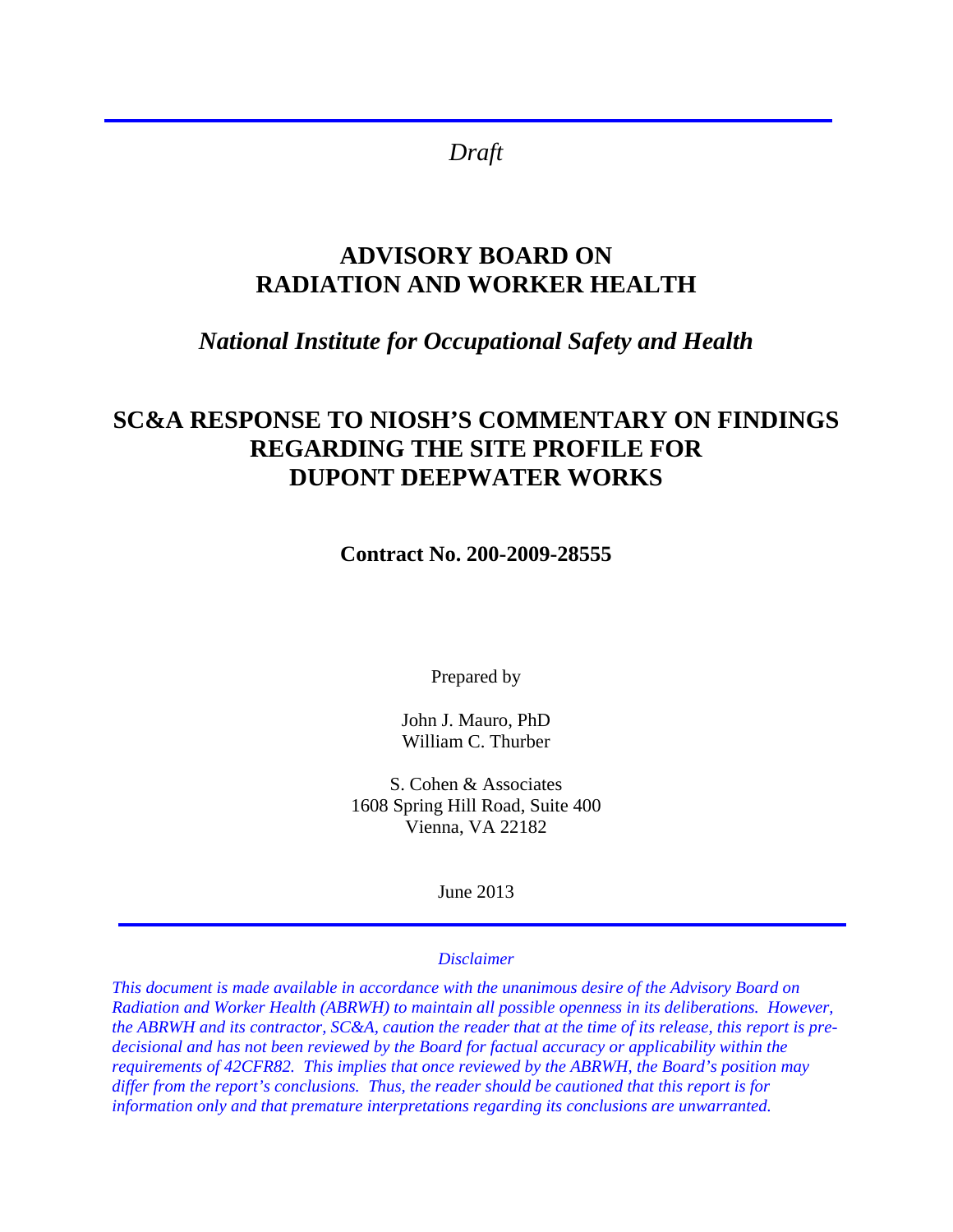| <b>Effective Date:</b> | Revision No. | <b>Document No.</b> SC&A Response to NIOSH Comments | Page No. |
|------------------------|--------------|-----------------------------------------------------|----------|
| June 6, 2013           | 0 (Draft)    | Regarding DuPont Deepwater Site Profile             | 2 of 16  |

|                                                    | Document No.           |
|----------------------------------------------------|------------------------|
| <b>S. COHEN &amp; ASSOCIATES:</b>                  | SCA-TR-SP2011-0035     |
| <b>Technical Support for the Advisory Board on</b> | <b>Effective Date:</b> |
| <b>Radiation &amp; Worker Health Review of</b>     | Draft – June 6, 2013   |
| <b>NIOSH Dose Reconstruction Program</b>           | Revision No.           |
|                                                    | $0$ (Draft)            |
| <b>SC&amp;A RESPONSE TO NIOSH'S COMMENTARY</b>     |                        |
| ON FINDINGS REGARDING THE SITE PROFILE             | Page 2 of 16           |
| <b>FOR DUPONT DEEPWATER WORKS</b>                  |                        |
|                                                    | Supersedes:            |
| Task Manager/Lead Author:                          |                        |
|                                                    |                        |
| Date:                                              | N/A                    |
| John Mauro, PhD                                    |                        |
|                                                    |                        |
|                                                    |                        |
| Project Manager:                                   | Peer Reviewer(s):      |
|                                                    |                        |
| Date:                                              | John Stiver            |
| John Stiver, MS, CHP                               |                        |
|                                                    |                        |

#### **Record of Revisions**

| <b>Revision</b> | <b>Effective</b> | <b>Description of Revision</b> |  |  |
|-----------------|------------------|--------------------------------|--|--|
| <b>Number</b>   | Date             |                                |  |  |
| $0$ (Draft)     | 06/06/2013       | Initial issue                  |  |  |
|                 |                  |                                |  |  |
|                 |                  |                                |  |  |
|                 |                  |                                |  |  |
|                 |                  |                                |  |  |
|                 |                  |                                |  |  |
|                 |                  |                                |  |  |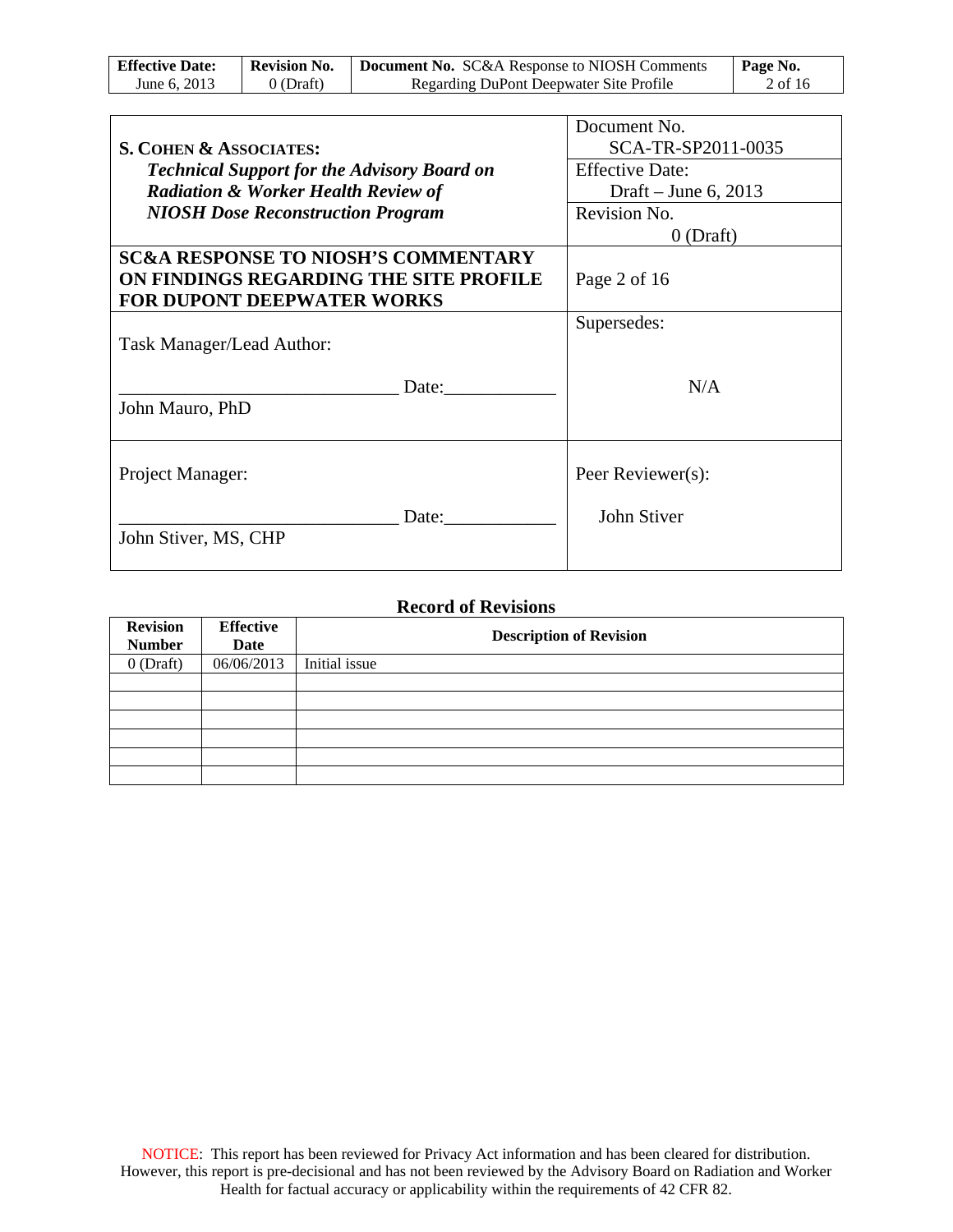| <b>Effective Date:</b> | <b>Revision No.</b> | <b>Document No.</b> SC&A Response to NIOSH Comments | Page No. |
|------------------------|---------------------|-----------------------------------------------------|----------|
| June 6, 2013           | (Draft)             | Regarding DuPont Deepwater Site Profile             | 3 of 16  |

## **TABLE OF CONTENTS**

| 1.0 |     |                |  |
|-----|-----|----------------|--|
|     | 1.1 |                |  |
|     |     | 1.1.1<br>1.1.2 |  |
|     | 1.2 |                |  |
|     |     | 1.2.1<br>1.2.2 |  |
|     | 1.3 |                |  |
|     |     | 1.3.1<br>1.3.2 |  |
|     | 1.4 |                |  |
|     |     | 1.4.1<br>1.4.2 |  |
|     | 1.5 |                |  |
|     |     | 1.5.1<br>1.5.2 |  |
|     | 1.6 |                |  |
|     |     | 1.6.1<br>1.6.2 |  |
| 2.0 |     |                |  |
|     | 2.1 |                |  |
|     |     |                |  |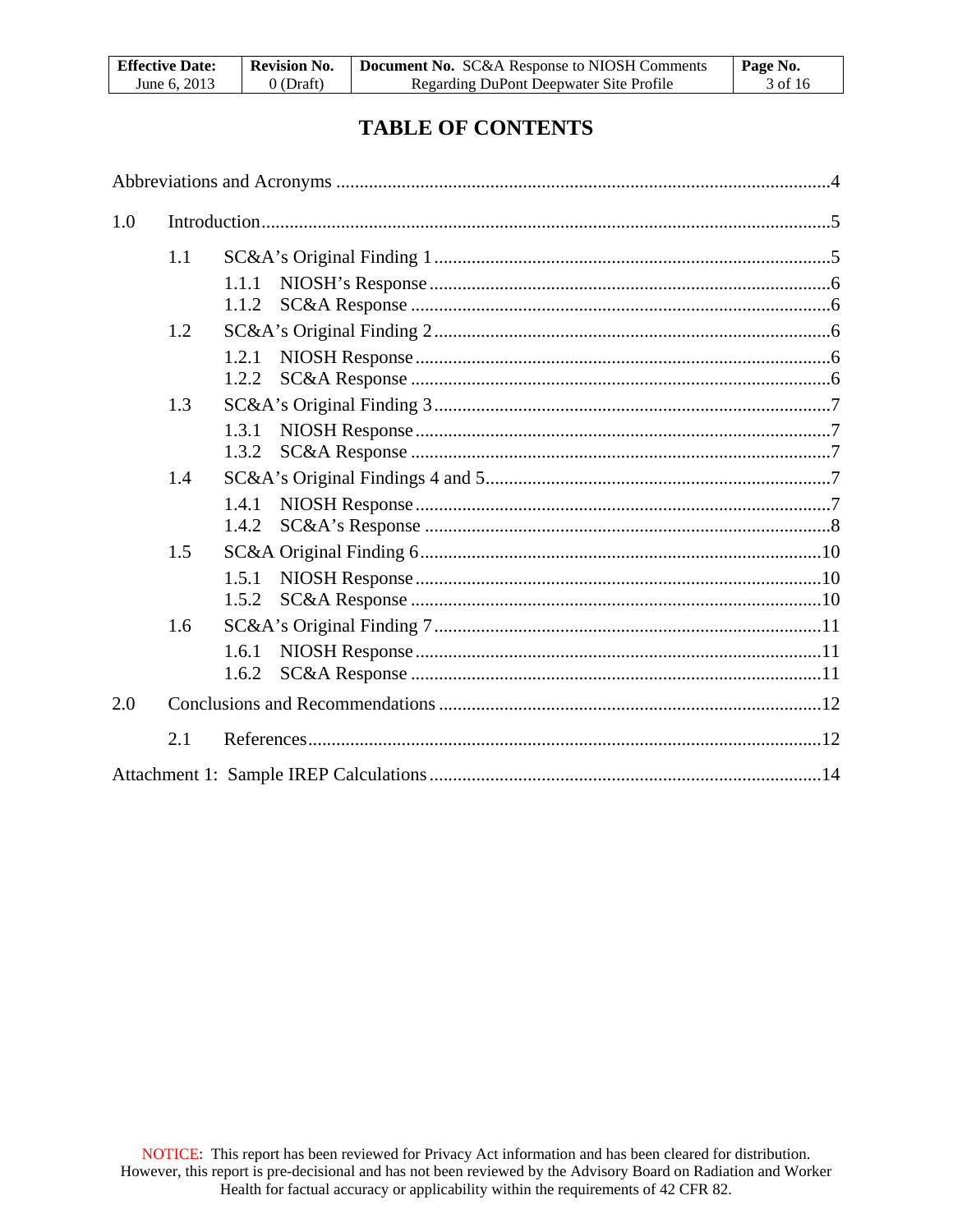| <b>Effective Date:</b> | <b>Revision No.</b> | Document No. SC&A Response to NIOSH Comments | $\perp$ Page No. |
|------------------------|---------------------|----------------------------------------------|------------------|
| June 6, 2013           | $0$ (Draft)         | Regarding DuPont Deepwater Site Profile      | 4 of 16          |

## **ABBREVIATIONS AND ACRONYMS**

<span id="page-3-0"></span>

| <b>Advisory Board</b> | Advisory Board on Radiation and Worker Health         |
|-----------------------|-------------------------------------------------------|
| <b>AEC</b>            | <b>Atomic Energy Commission</b>                       |
| <b>AWE</b>            | <b>Atomic Weapons Employer</b>                        |
| cSv                   | cubic sievert                                         |
| <b>DCAS</b>           | Division of Compensation Analysis and Support         |
| <b>DOL</b>            | Department of Labor                                   |
| <b>GM</b>             | geometric mean                                        |
| <b>GSD</b>            | geometric standard deviation                          |
| hr                    | hour                                                  |
| <b>IREP</b>           | Interactive Radio-Epidemiological Program             |
| <b>MCNP</b>           | <b>Monte Carlo N-Particle</b>                         |
| keV                   | kilo-electron volt                                    |
| <b>MED</b>            | Manhattan Engineer District                           |
| mg/day                | milligrams per day                                    |
| mR                    | milliroentgen                                         |
| mrad                  | millirad                                              |
| mrep/hr               | millirep per hour                                     |
| <b>NIH</b>            | National Institutes of Health                         |
| <b>NIOSH</b>          | National Institute for Occupational Safety and Health |
| <b>OCAS</b>           | Office of Compensation Analysis and Support           |
| POC or PC             | probability of causation                              |
| rem                   | roentgen equivalent man                               |
| SC&A                  | S. Cohen and Associates (SC&A, Inc.)                  |
| <b>SRDB</b>           | <b>Site Research Database</b>                         |
| TBD                   | technical basis document                              |
| <b>TIB</b>            | technical information bulletin                        |
| U                     | uranium                                               |
| $UF_4$                | uranium tetrafluoride                                 |
| $U_3O_8$              | uranium oxide                                         |
| yr                    | year                                                  |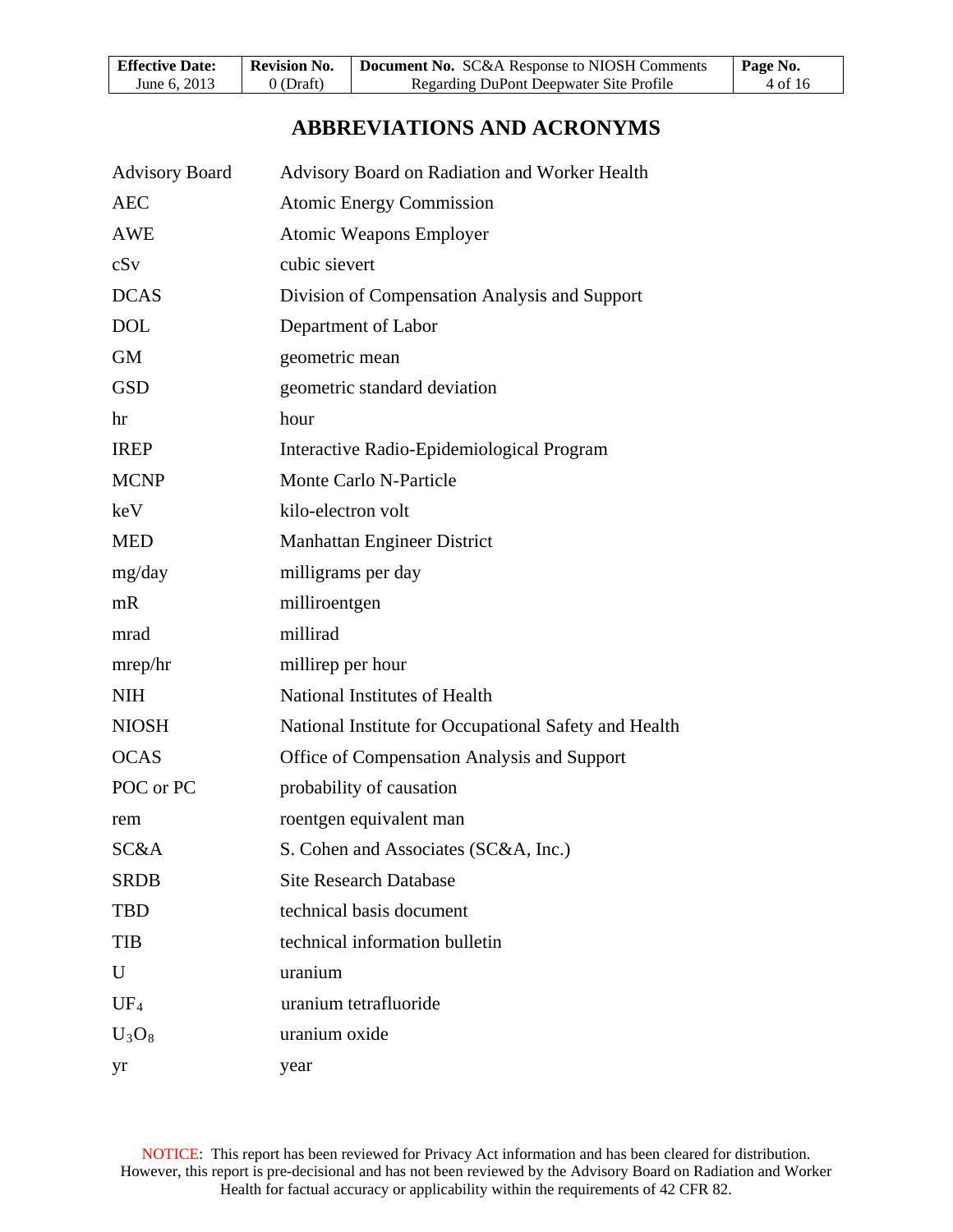| <b>Effective Date:</b> | <b>Revision No.</b> | <b>Document No.</b> SC&A Response to NIOSH Comments | Page No. |
|------------------------|---------------------|-----------------------------------------------------|----------|
| June 6, 2013           | $0$ (Draft)         | Regarding DuPont Deepwater Site Profile             | 5 of 16  |

## **1.0 INTRODUCTION**

<span id="page-4-0"></span>On August 12, 2011, SC&A delivered to the National Institute for Occupational Safety and Heath (NIOSH) and the Advisory Board on Radiation and Worker Health (Advisory Board) its review of the site profile for DuPont Deepwater Works (SC&A 2011). In accordance with a request made by the AWE (Atomic Weapons Employer) Work Group during its September 7, 2012, meeting, NIOSH responded to SC&A's findings in a white paper dated March 18, 2013 (Neton 2013) . This report is provided in response to that white paper.

It has become common practice to provide these types of point-counterpoint exchanges of information in a running issues matrix, which is then used as the basis for discussion at work group meetings, in this case the AWE Work Group under the Chairmanship of Dr. Henry Anderson. However, in this case, we elected to prepare our responses in more of a narrative form, as was used by SC&A in its original review of the site profile and also used by NIOSH in its white paper dated March 18, 2013. We felt that this narrative approach will make it easier for all participants to follow the exchange of information and the rationale for any conclusions. At any time, these white papers can be converted into an exposure matrix format.

In order to prepare our response, we are using the same approach adopted by NIOSH in its white paper. First, we reiterate each of SC&A's original findings (in bold), followed in some cases by some additional explanatory material regarding the finding. This material is followed by a summary of NIOSH's commentary on SC&A's findings as provided in NIOSH's March 18, 2013, white paper. We then provide SC&A's response to that commentary, either agreeing or disagreeing with NIOSH's position and providing SC&A's rationale for its position. We hope all parties find this format useful and informative.

### <span id="page-4-1"></span>**1.1 SC&A'S ORIGINAL FINDING 1**

### **Finding 1: The site profile should discuss the degree to which the air sampling data, which were collected in 1944 and 1945, can be used to reasonably bound doses in the earlier years of operation (e.g., 1942–1943).**

This is an issue that SC&A has encountered on many occasions when reviewing site profiles for old facilities, especially AWE facilities. What has often occurred in these situations is the Atomic Energy Commission (AEC) or, prior to the AEC, the Manhattan Engineer District (MED), hired a private company to perform some specialized metallurgical work due to that company's experience related to the handling of metals. At that time, the nation was just learning about the properties and safe handling of uranium in its various forms, and it was not until later in the 1940s and early 1950s that improved radiation protection practices became widely employed at these types of facilities. Hence, uranium work performed in the early 1940s was often performed with minimal health safety controls. Thus, we are concerned with extrapolating data collected in 1944 and 1945 to exposures that might have occurred in 1942 and 1943.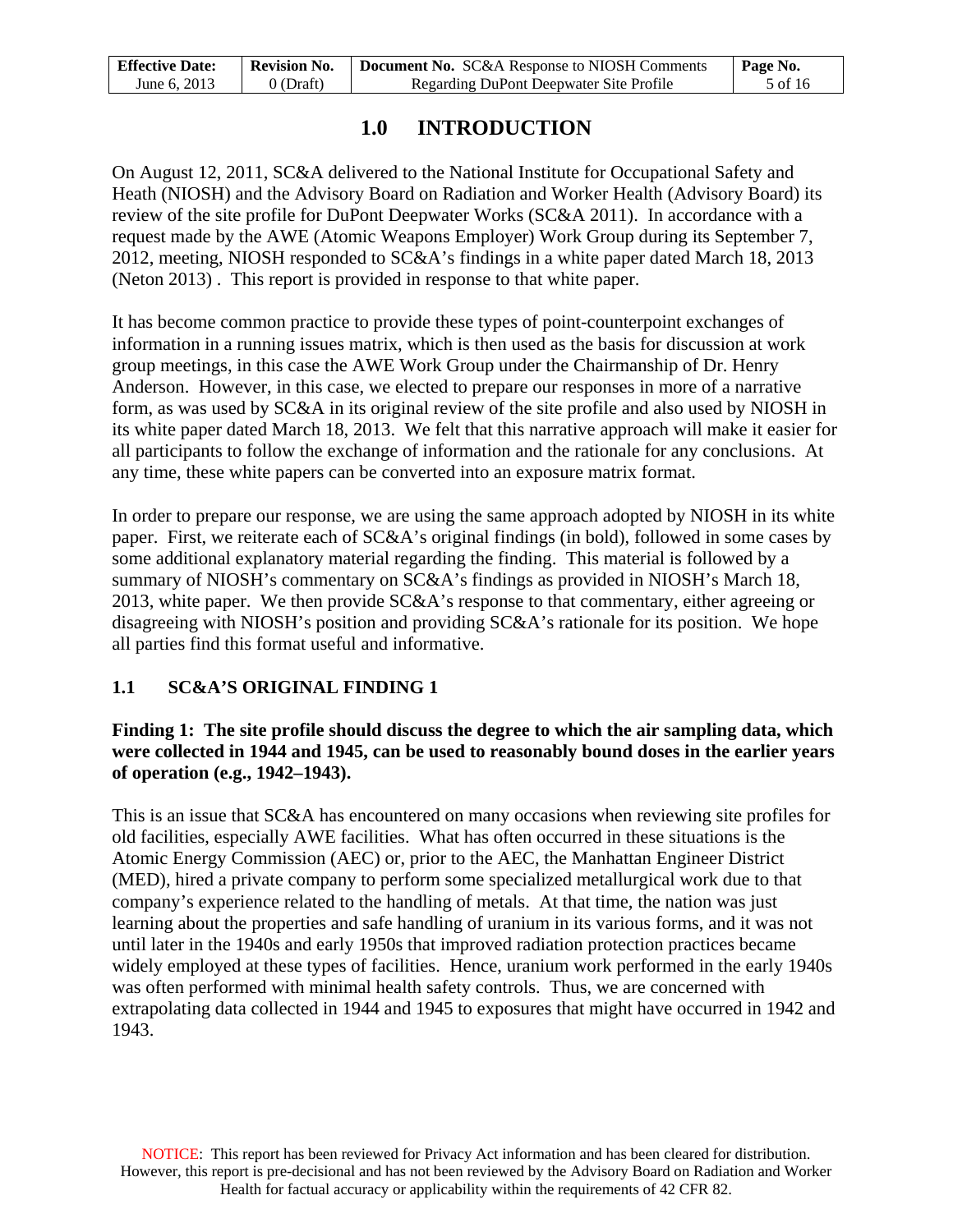| <b>Effective Date:</b> | Revision No. | <b>Document No.</b> SC&A Response to NIOSH Comments | $\mathsf{Page}\ N$ 0. |
|------------------------|--------------|-----------------------------------------------------|-----------------------|
| June 6, 2013           | 0 (Draft)    | Regarding DuPont Deepwater Site Profile             | 6 of 16               |

## <span id="page-5-0"></span>**1.1.1 NIOSH's Response**

In its March 18, 2013, response to SC&A's findings, NIOSH pointed out that the air sampling data collected during the 1944–1945 time periods were likely bounding as applied to the 1942– 1943 time frame because uranium activities were very limited during the early years. In its response, NIOSH refers the reader to two Site Research Database (SRDB) reports (i.e., SRDB 16272 [Chambers Works 1945] and page 16 of DuPont 1946) as the basis for this conclusion.

## <span id="page-5-1"></span>**1.1.2 SC&A Response**

Chambers Works (1945), *History, Chambers Works Special Construction*, identifies the preoperational phase as December 1942 to early January 1943, where temporary offices and structures were established for the projects outlined in Table 1 of NIOSH's response. The earliest start-up date for the first equipment required by operations for Project 9595 was April 11, 1943, and a test run made in May 1943. Projects 9634, 9757, 9233 and 9803 had start-up dates that ranged from mid-1943 through mid-1944. Chambers Works (1945) does state that the "advice of physical completion" was not issued until April 15, 1944. The start of full-scale operation is not indicated in Chambers Works (1945), but can be assumed to be after the advice of physical completion was issued, and that full-scale operations were not being conducted during 1942–1943. On this basis, we concur with NIOSH's response and recommend that this finding be **closed**.

## <span id="page-5-2"></span>**1.2 SC&A'S ORIGINAL FINDING 2**

**Finding 2: We would request that the site profile discuss the levels of surface contamination at the facility and explain that, at these levels, the default ingestion rate of 0.5 mg/day, which is inherent to TIB-009 [OCAS 2004], applies to this facility. NIOSH should also describe how the ingestion intake in Table 1 was calculated.**

### <span id="page-5-3"></span>**1.2.1 NIOSH Response**

NIOSH explains that, "This finding pertains to the quantification of ingestion intakes which was transferred to the Procedures Subcommittee. The subcommittee appears to have completed its work and has concluded that no changes are necessary to TIB-009. However, in its response to this finding, NIOSH states that the implementation of TIB-009 in the residual period has been misinterpreted in the DuPont Deepwater works. These values will be revised in keeping with the discussions held in the Procedures Subcommittee."

### <span id="page-5-4"></span>**1.2.2 SC&A Response**

SC&A concurs that the methods recommended in OCAS-TIB-009 apply to this case. However, it appears that NIOSH agrees that a revision is needed to the analysis as provided in the site profile with respect to this matter. SC&A will review the revised analysis when it becomes available. SC&A recommends that this item remain **open** until NIOSH's revised analysis is provided and discussed with the Work Group.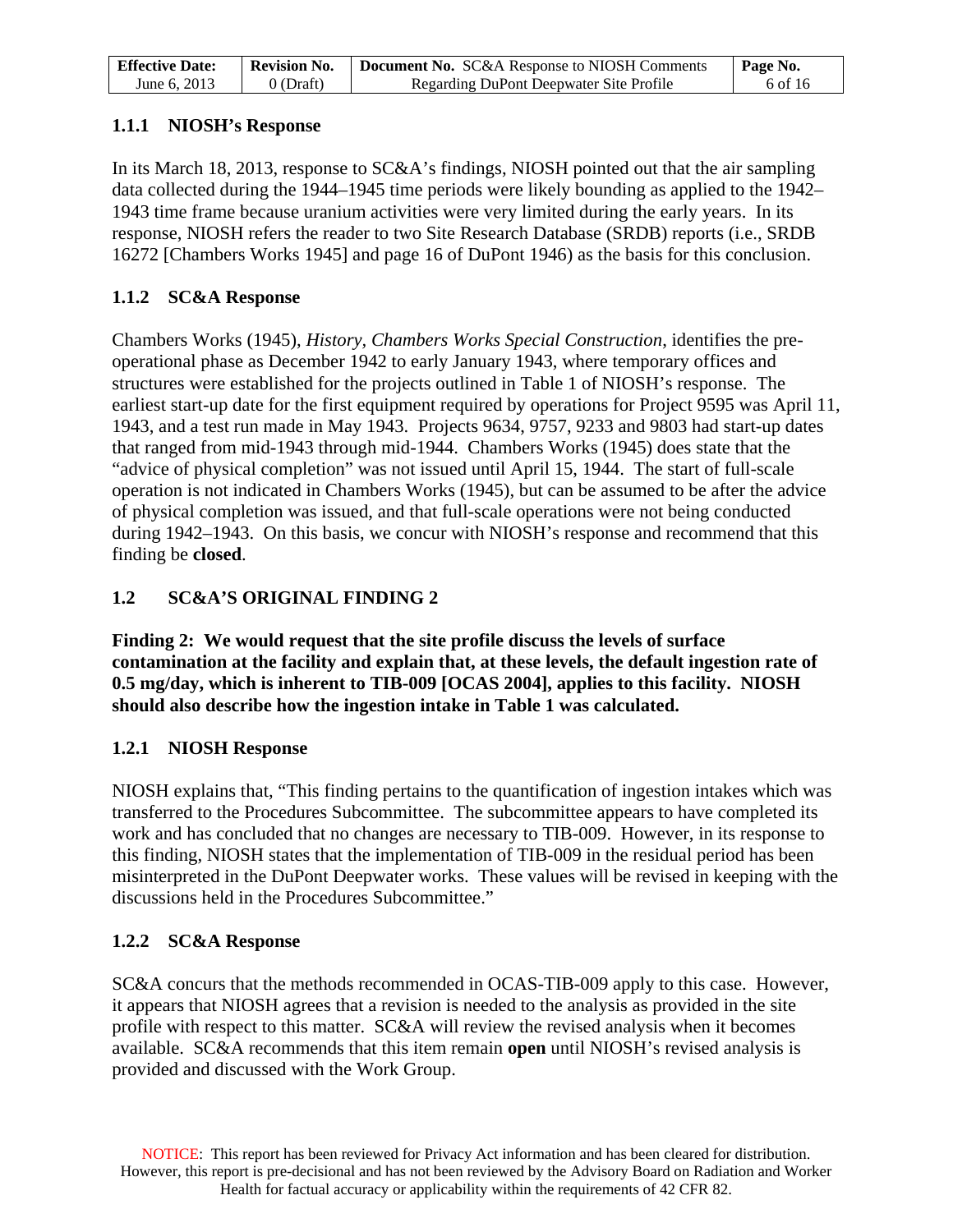| <b>Effective Date:</b> | <b>Revision No.</b> | <b>Document No.</b> SC&A Response to NIOSH Comments | Page No. |
|------------------------|---------------------|-----------------------------------------------------|----------|
| June 6, 2013           | (Draft)             | Regarding DuPont Deepwater Site Profile             | 7 of 16  |

### <span id="page-6-0"></span>**1.3 SC&A'S ORIGINAL FINDING 3**

It appears that uranium metal was produced at the site using the UF<sub>4</sub> to U magnesium **bomb reduction process, which, because of the Putzier effect, could have produced uranium ingots that were associated with external beta radiation fields that were 10 to 20 times greater than those adopted in the site profile.** 

#### <span id="page-6-1"></span>**1.3.1 NIOSH Response**

In its response, NIOSH points out that the Putzier effect only applies when an ingot is recast for the purpose of further purification, and recasting did not occur at DuPont Deepwater. Hence, NIOSH concludes that the Putzier effect did not likely occur at this facility.

#### <span id="page-6-2"></span>**1.3.2 SC&A Response**

SC&A concurs with NIOSH, and we recommend that this finding be **closed**.

### <span id="page-6-3"></span>**1.4 SC&A'S ORIGINAL FINDINGS 4 AND 5**

These two findings are combined because NIOSH's responses to these findings are combined.

**Finding 4: There seems to be a substantial disparity between the explanation of how the annual photon doses to operators were derived and the actual values employed in the site profile.**

**Finding 5: There seems to be a substantial disparity between the explanation of how the annual contact doses to operators were derived and the actual values employed in the site profile. In addition, justification should be provided as to why TBD-6000 default values should not be used at DuPont, since no site data are available for external exposure during the operating period.**

### <span id="page-6-4"></span>**1.4.1 NIOSH Response**

NIOSH understands that SC&A calculated an annual photon exposure of 1,920 mR/yr by making the following assumptions:

- An exposure rate of 1.3 mR/hr at 1 foot from either a slab of natural uranium or a 55-gallon drum of  $U_3O_8$
- An exposure rate of 0.3 mR/hr at 1 meter from either a slab of natural uranium or a 55-gallon drum of  $U_3O_8$
- A total exposure duration of 2,400 hours per year, half of which is spent at 1 foot and half of which is spent at 1 meter from the source of uranium.

NIOSH explains, however, that it did not use the 1.3 mR/hr and the 0.3 mR/hr exposure rates at 1 foot and 1 meter from a 55-gallon drum of uranium oxide (values which were derived by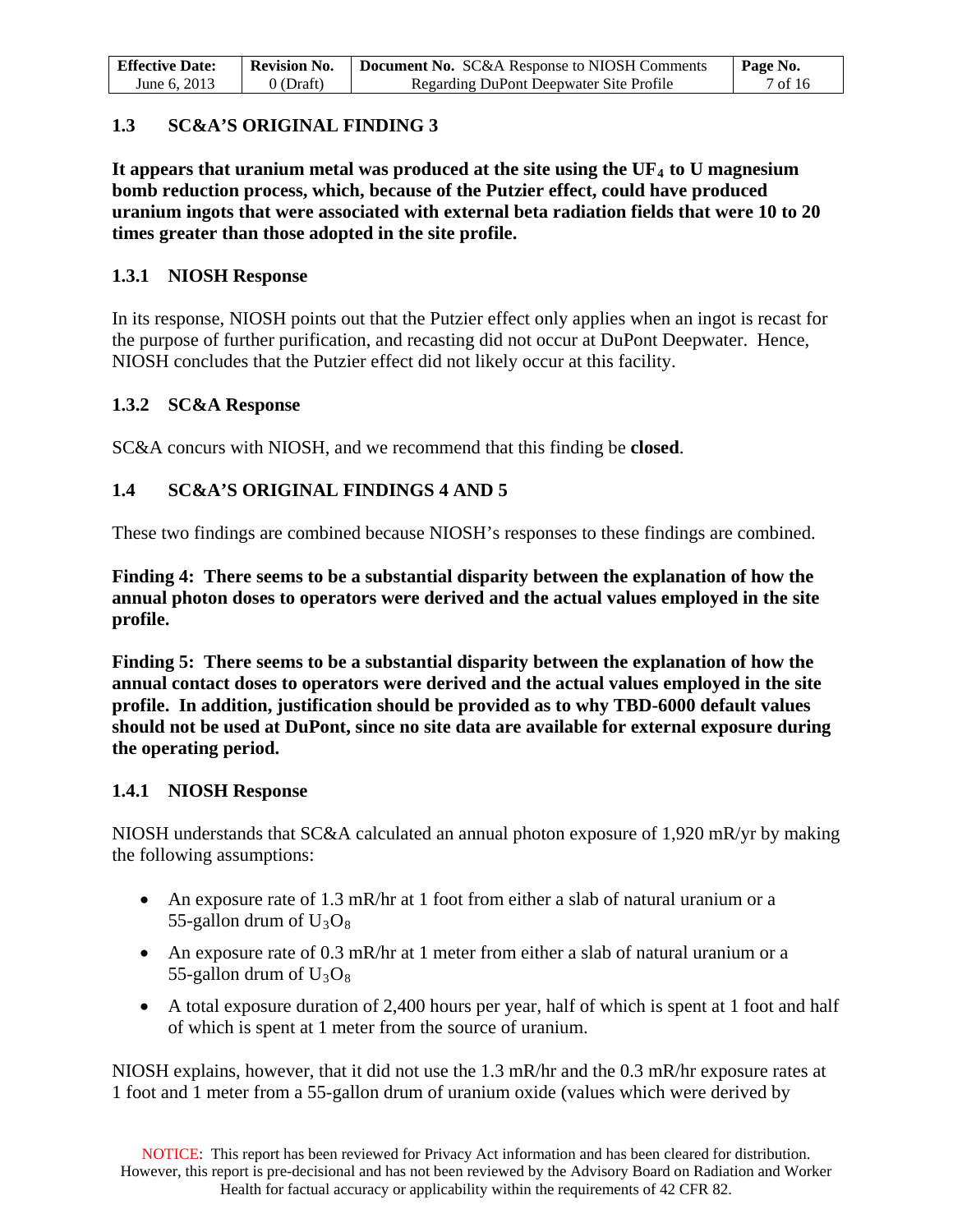| <b>Effective Date:</b> | Revision No. | <b>Document No.</b> SC&A Response to NIOSH Comments | $\mid$ Page No. |
|------------------------|--------------|-----------------------------------------------------|-----------------|
| June 6, 2013           | 0 (Draft)    | Regarding DuPont Deepwater Site Profile             | 8 of 16         |

NIOSH using MCNP and reported in Table 6 of the site profile, and with which SC&A agrees). Instead, NIOSH explains that it assumed that the MCNP-derived values were in fact the average exposure rates at these distances, and then proceeded to derive the geometric mean (GM) of these exposure rates assuming that the exposure rates at these distances are lognormally distributed with a geometric standard deviation (GSD) of 5. This results in a GM of 0.22 mR/hr for 2,400 hours per year, yielding an annual exposure of 529 mR/yr (NIOSH actually estimated an annual exposure of 519 mR/yr, a value that is slightly lower than the value SC&A derived using NIOSH's approach.)

The white paper also explains that the difference in extremity doses as derived by NIOSH and SC&A is also a result of the application of what we will refer to as the statistical method, as described above with respect to photon doses. Specifically, NIOSH understands that the assumptions SC&A used to derive its extremity dose of 121,800 mrad per year are based on the following assumptions:

- An assumed contact dose rate of 203 mrad/hr to skin in direct contact with a slab of natural uranium
- A total exposure duration of 2,400 hours per year, but only 25% of the time in direct contact with the uranium

NIOSH explains that the dose rate of 203 mrad/hr is assumed to be the average contact dose rate to the skin, and then derived the GM of the dose rate by assuming that the contact dose rate is lognormally distributed with a GSD of 5. The outcome of this exercise is provided in Table 7 of the site profile. Specifically, assuming that the hands and forearms are in contact with pure unshielded uranium metal 25% of the time, the exposure rate would be 58.75 mrad/hr (we estimate a slightly lower value of 50.75 mrad/hr). Then, using the same statistical process described above, NIOSH estimates that the GM is 16.09 mrad/hr with a GSD of 5. Assuming skin contact 25% of the time, the annual dose to hands and forearms for operators is estimated by NIOSH to have a GM of 38,614 mrad/yr and a GSD of 5.

NIOSH explains that this approach to deriving doses, and subsequently the probability of causation (POC), is more claimant favorable than the "non-statistical" approach used by SC&A because of the fact that using a GSD of 5 on the GM creates a distribution that, when inserted into IREP, results in a POC at the 99% confidence level that is higher than what would be obtained if a single fixed value is used as input to IREP, even though the fixed input value is substantially higher (by about a factor of 4) than the GM value used by NIOSH. NIOSH explains that this occurs because the POC is reported at the 99<sup>th</sup> percentile level, and a GSD of 5 results in a higher POC, even though the GM is substantially lower than a fixed value for the organ dose. NIOSH demonstrates the validity of this argument in Attachment 1 in its March 18, 2013, white paper.

### <span id="page-7-0"></span>**1.4.2 SC&A's Response**

The assumptions and statistical method used by NIOSH to arrive at its annual exposures seem quite "strained," in that NIOSH is employing a complex statistical manipulation of the numbers that, in the end, effectively means that the worker spent 2,400 hours per year about 1 meter from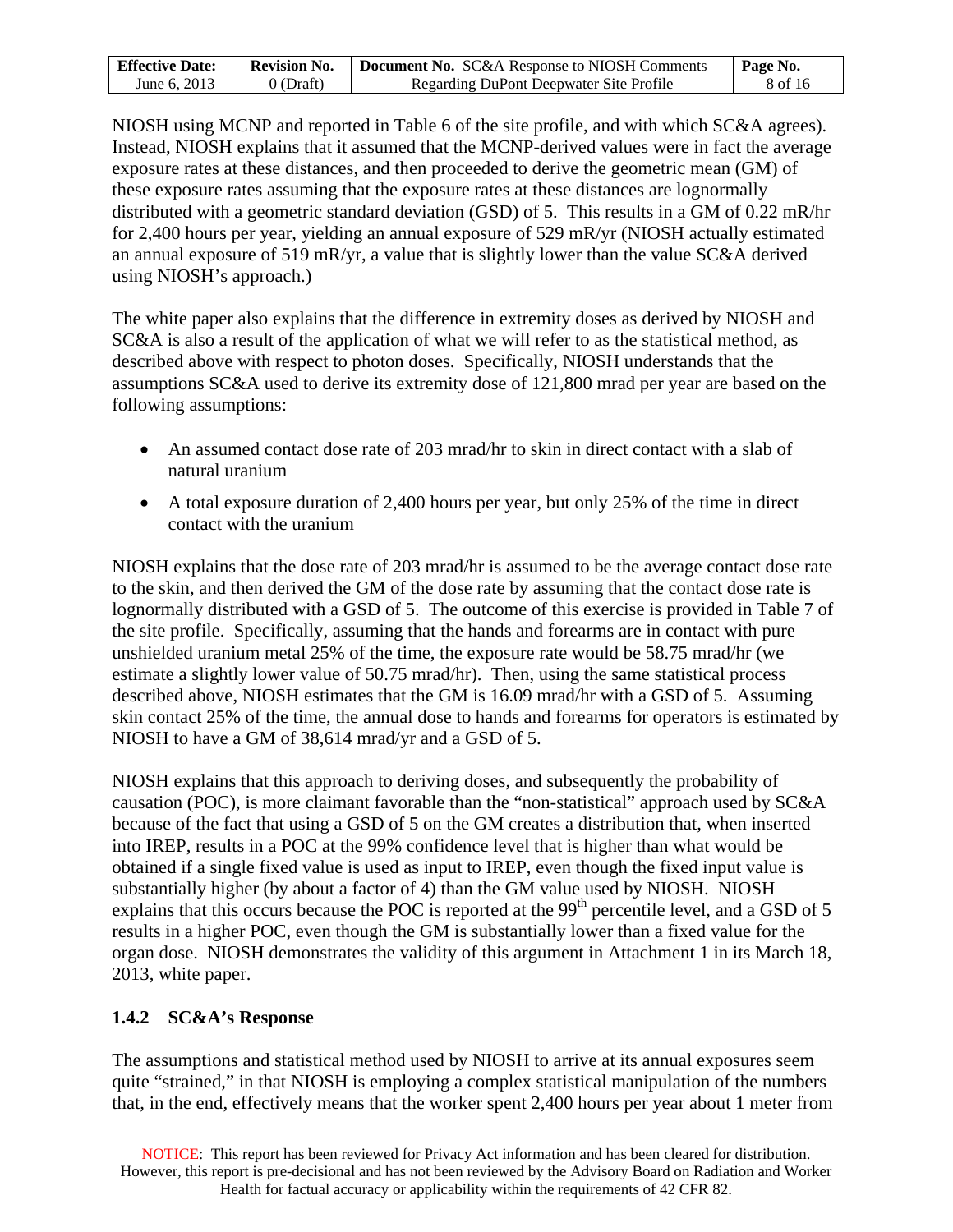| <b>Effective Date:</b> | <b>Revision No.</b> | <b>Document No.</b> SC&A Response to NIOSH Comments | l Page No. |
|------------------------|---------------------|-----------------------------------------------------|------------|
| June 6, 2013           | $0$ (Draft)         | Regarding DuPont Deepwater Site Profile             | 9 of 16    |

a filled 55-gallon drum. We are troubled by the statistical manipulation of the numbers, and would have preferred that NIOSH simply choose a claimant-favorable distance from the drum and exposure duration; i.e., keep it simple. However, as described above, NIOSH argues that their approach actually results in a higher POC. In addition, when viewed from the simple perspective used by SC&A, NIOSH is effectively assuming that the worker is spending 2,400 hours per year about 1 meter from a filled drum; an outcome that seems intuitively reasonable. On this basis alone, SC&A sees no problem recommending that this finding could be closed, but would like it to remain open until we can discuss this strategy a little further**.** Specifically, we are interested in exploring whether we agree that the "statistical approach" actually results in a higher POC than the approach SC&A employed, and that the statistical approach makes sense in this application.

SC&A ran IREP to evaluate NIOSH's conclusions. We first ran IREP using a fixed annual dose to a selected organ and a set of default assumptions regarding the other IREP input parameters to determine a POC. We then ran IREP using the same set of input parameters, except we assumed that the dose was lognormally distributed with a GM that is ¼ the fixed dose and with a GSD of 5. Our results confirm NIOSH's conclusions that the statistical approach results in a higher POC. See Attachment 1 for the sample calculation we performed.

The following summarizes the IREP calculation and our findings:

John Doe was born in 1942. Diagnosed with lung cancer in 2002. White non-Hispanic, never smoked. One year (1982) of dose, which is 20 years prior to cancer diagnosis.

Dose distribution #1 (lognormal): 50% 30–250 keV; 50% >250 keV (Chronic Exposure Rate) or 0.240 rem GM with a GSD of 5.0 for each energy range. POC at  $99<sup>th</sup>$  percentile =  $12.60\%$ 

Dose distribution #2 (constant): 50% 30–250 keV; 50% >250 keV (Chronic Exposure Rate) or 0.960 rem POC at  $99^{\text{th}}$  percentile =  $6.48\%$ 

Notwithstanding these results, the statistical approach as used here does not appear to be a coherent strategy. By "coherent" we mean that it seems illogical to assume a known exposure rate at a point in space that has essentially no uncertainty is assumed to have a very large degree of uncertainty. Perhaps NIOSH is attempting to account for uncertainty in worker placement relative to the source by applying an uncertainty term to the source dose rate. In any case, this subject needs further discussion. We recommend that Findings 4 and 5 be kept **open** until we have an opportunity to discuss this matter with the Work Group.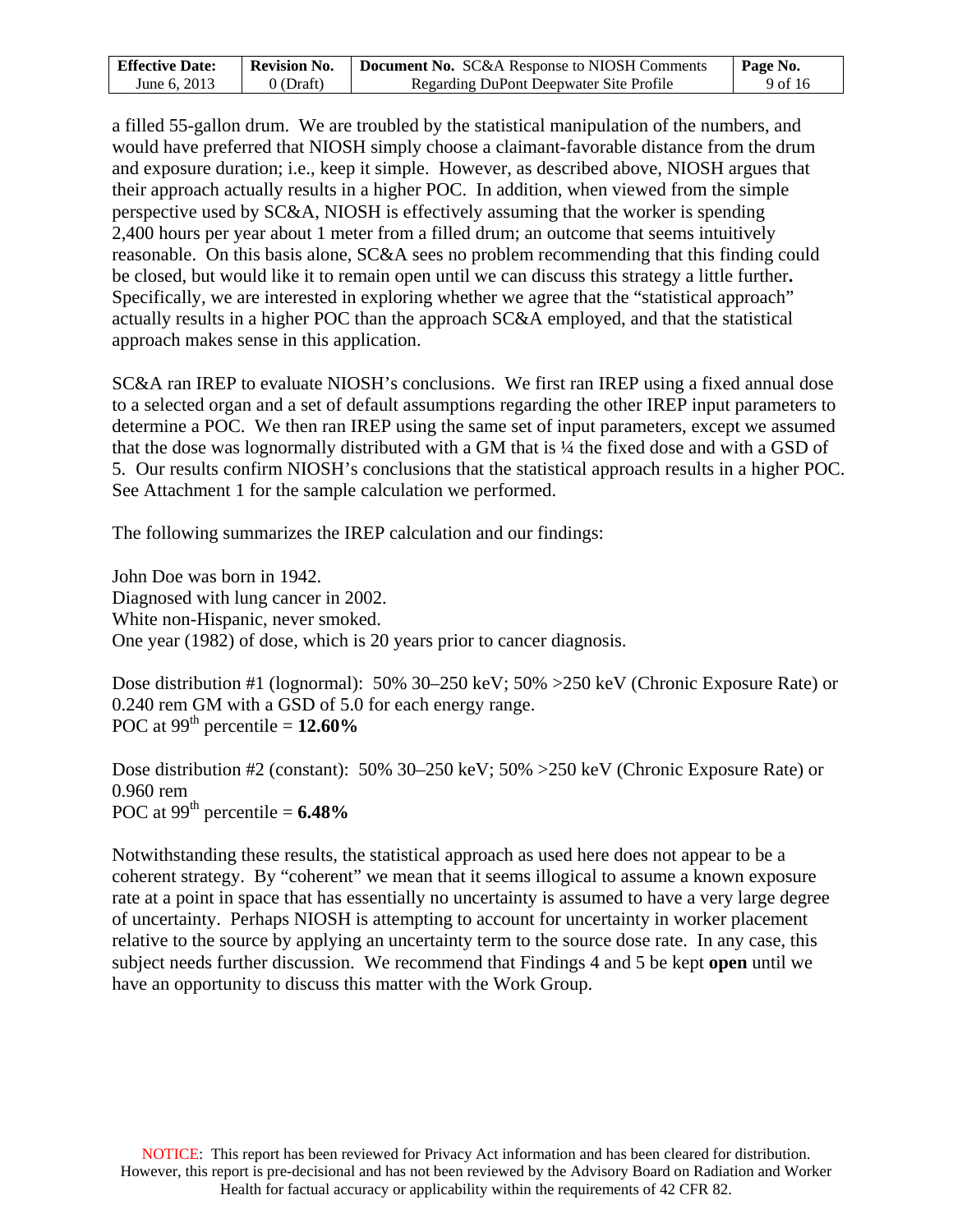| <b>Effective Date:</b> | Revision No. | <b>Document No.</b> SC&A Response to NIOSH Comments | Page No. |
|------------------------|--------------|-----------------------------------------------------|----------|
| June 6, 2013           | 0 (Draft)    | Regarding DuPont Deepwater Site Profile             | 10 of 16 |

### <span id="page-9-0"></span>**1.5 SC&A ORIGINAL FINDING 6**

#### **Finding 6: Assuming 50% of the beta/gamma dose rate measured at 3 feet from a surface is 50% from gamma and 50% from beta does not appear to be appropriate. In addition, beta dose cannot contribute significantly to whole body dose.**

It is important to point out that this finding pertains to the residual period, and that SC&A's concern has to do with the method used by NIOSH to derive the penetrating and non-penetrating dose rates at 3 feet from surfaces that had residual uranium contamination.

### <span id="page-9-1"></span>**1.5.1 NIOSH Response**

The method used by NIOSH to derive the doses begins with gross beta/gamma measurements taken 3 feet above the floor at the locations surveyed in Building 708 and Building 845 after decontamination in 1948, where dose rates of 0.05 and 0.03 mrep/hr, respectively, were observed. A subsequent survey in 1977 indicated that contact doses on the walls and floors were typically about 0.1 mrad per hour. In order to cover the full range of possible contact dose measurements, NIOSH favorably assumed that the contact dose (beta/gamma) was 0.2 mrad/hr. Using a factor of 5 for the dose reduction between the surface and 3 feet, the site profile assumes that all workers experienced external whole body beta plus gamma dose rates of 0.04 mrad/hr, and that 50% is due to photons and 50% is due to electrons. As stated in the site profile, "Therefore, this appendix will assume the 0.04 mrad/hr is composed of a whole body gamma dose rate of 0.02 mR/hr and a beta **whole body** dose rate of 0.02 mrad/hr" (DCAS 2011a, p. 13, emphasis added). However, in its response, NIOSH agrees that the use of a one-to-one beta/gamma ratio is likely inappropriate, and a 10:1 ratio should be applied.

### <span id="page-9-2"></span>**1.5.2 SC&A Response**

In response to this finding, NIOSH makes a number of good points regarding the nature of the residual uranium contamination and how that thin layer of contamination, which is partly commingled in a thin veneer of concrete, would affect the beta radiation field above the surface in a complex manner. SC&A agrees with this discussion, but would like to explore this issue a little further. Specifically, Table 3.10 of TBD-6000 (DCAS 2011b) shows that beta **nonpenetrating** dose rates 1 meter above a concrete floor with a thin residue of uranium contamination would be about 100 times higher than the photon exposure rates at the same location. It is noteworthy that, in its response to this issue, NIOSH concludes the following:

*However, NIOSH agrees that the use of a one to one beta/gamma ratio is likely inappropriate. NIOSH states that a 10 to 1 ratio is used in TBD-6000, and during discussions in the TBD-6000 work group; it was shown that this ratio appears to be favorable for volume sources (uranium metal, uranium products in tanks, etc.). NIOSH recommends changing this assumption to a 10 to 1 ratio.* 

As described above, we believe that Table 3.10 of TBD-6000 recommends a 100-to-1 ratio, not 10-to-1, as stated in NIOSH's response, for this type of exposure situation. In this case, NIOSH argues that it might be appropriate to use a 10:1 ratio for two reasons. First, given that the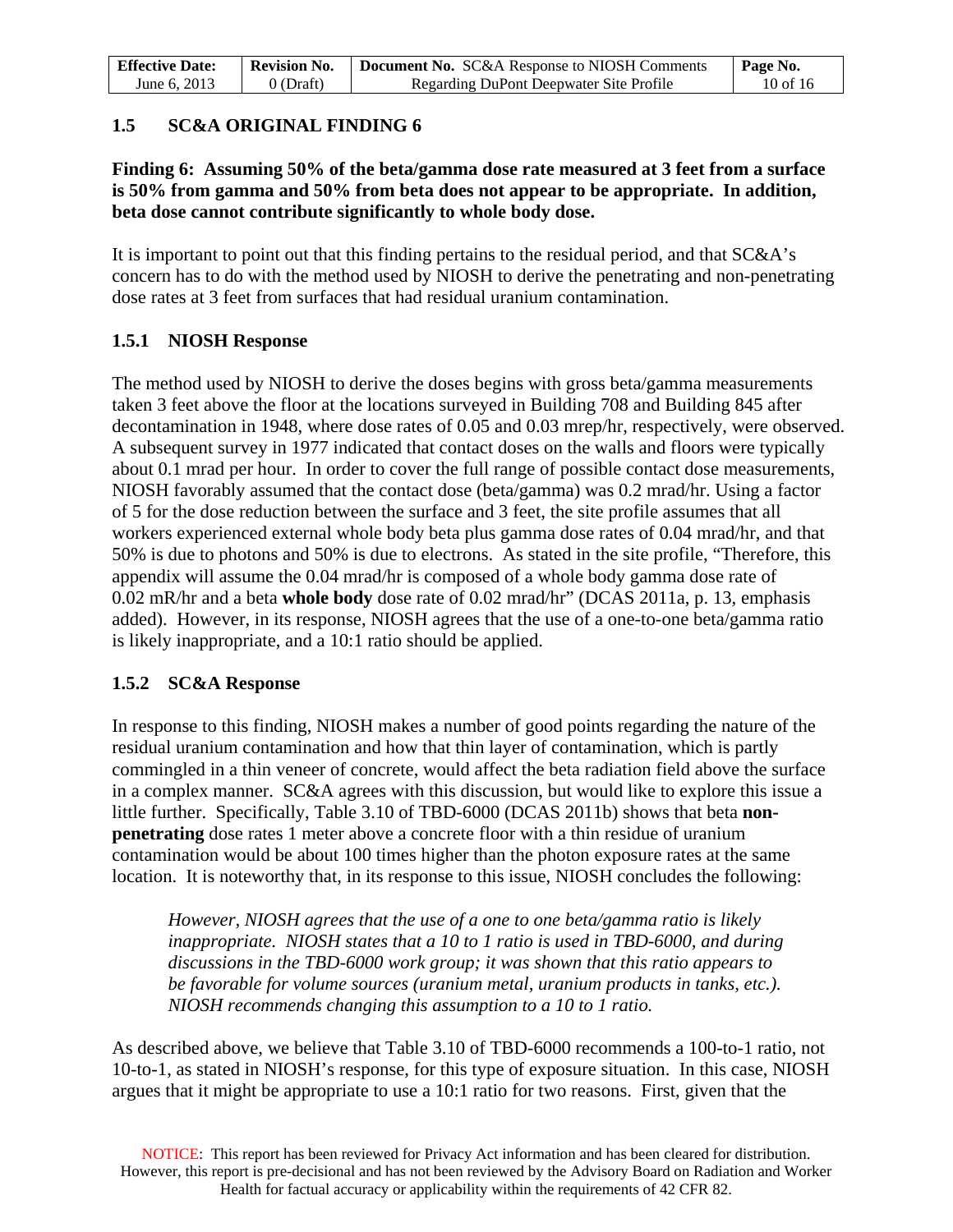| <b>Effective Date:</b> | Revision No. | <b>Document No.</b> SC&A Response to NIOSH Comments | Page No.   |
|------------------------|--------------|-----------------------------------------------------|------------|
| June 6, 2013           | $0$ (Draft)  | Regarding DuPont Deepwater Site Profile             | 11 of $16$ |

starting point for this calculation is a measured beta/gamma dose rate of 0.04 mrep/hr at 3 feet, a 10:1 beta/gamma ratio would be claimant favorable for assigning penetrating doses, but not for assigning skin dose. In addition, a 10:1 beta/gamma ratio might be appropriate in this situation if the residual uranium is somewhat imbedded in the top layer of concrete. This would attenuate the beta somewhat, thereby reducing the beta/gamma ratio.

It appears that NIOSH plans to revise the dose reconstruction protocol in a manner that the gross beta/gamma dose rate at 3 feet from the surface is 0.04 mrad/hr, and that the beta-to-gamma ratio will be 10:1. We would like to investigate this further. First, it appears that Table 3.10 in TBD-6000 was developed specifically for this type of exposure scenario, and changing the ratio from 100:1 to 10:1 seems somewhat arbitrary. Nevertheless, a 10:1 beta/gamma ratio in this case would be more claimant favorable when reconstructing deep doses. In fact, using a 1:1 ratio would be even more claimant favorable, but perhaps unrealistic. With respect to skin dose, the ratio really doesn't matter, since 0.04 mrad/hr would be assigned either way (the only difference would be how much of this dose is assumed to be beta and how much is assumed to be photon). In light of this, we would suggest that a 10:1 ratio be used for reconstructing penetrating dose, but a ratio of 100:1 be used for reconstructing the non-penetrating dose. This would seem to be a more realistic but claimant-favorable strategy.

We believe that we are converging on a resolution to Finding 6, but recommend that it remain **open** until we have an opportunity to discuss it with the Work Group.

## <span id="page-10-0"></span>**1.6 SC&A'S ORIGINAL FINDING 7**

**Finding 7: The development of the photon dose is convoluted and not scientifically sound. A simpler approach would be to assume that the deep dose rate was 0.05 mrad/hr based on measurements at 3 feet from contaminated surfaces, and pro-rate this dose rate between beta and gamma based on Table 3.10 of TBD-6000.** 

In reviewing this finding, we believe we made an error. We believe that the 0.05 mrad/hr number would certainly be a bounding deep dose, especially if the 0.05 mrep/hr measurement was an open window measurement that included both beta and photon exposures at 3 feet from contaminated surfaces. As discussed above in our discussion of Finding 6, perhaps a more realistic but claimant-favorable approach would be to assume a 10:1 beta gamma ratio.

### <span id="page-10-1"></span>**1.6.1 NIOSH Response**

NIOSH explains that a dose rate of 0.04 mrep/hr be used.

### <span id="page-10-2"></span>**1.6.2 SC&A Response**

SC&A agrees with NIOSH, but recommends keeping this finding **open** until we have an opportunity to discuss this matter with the Work Group.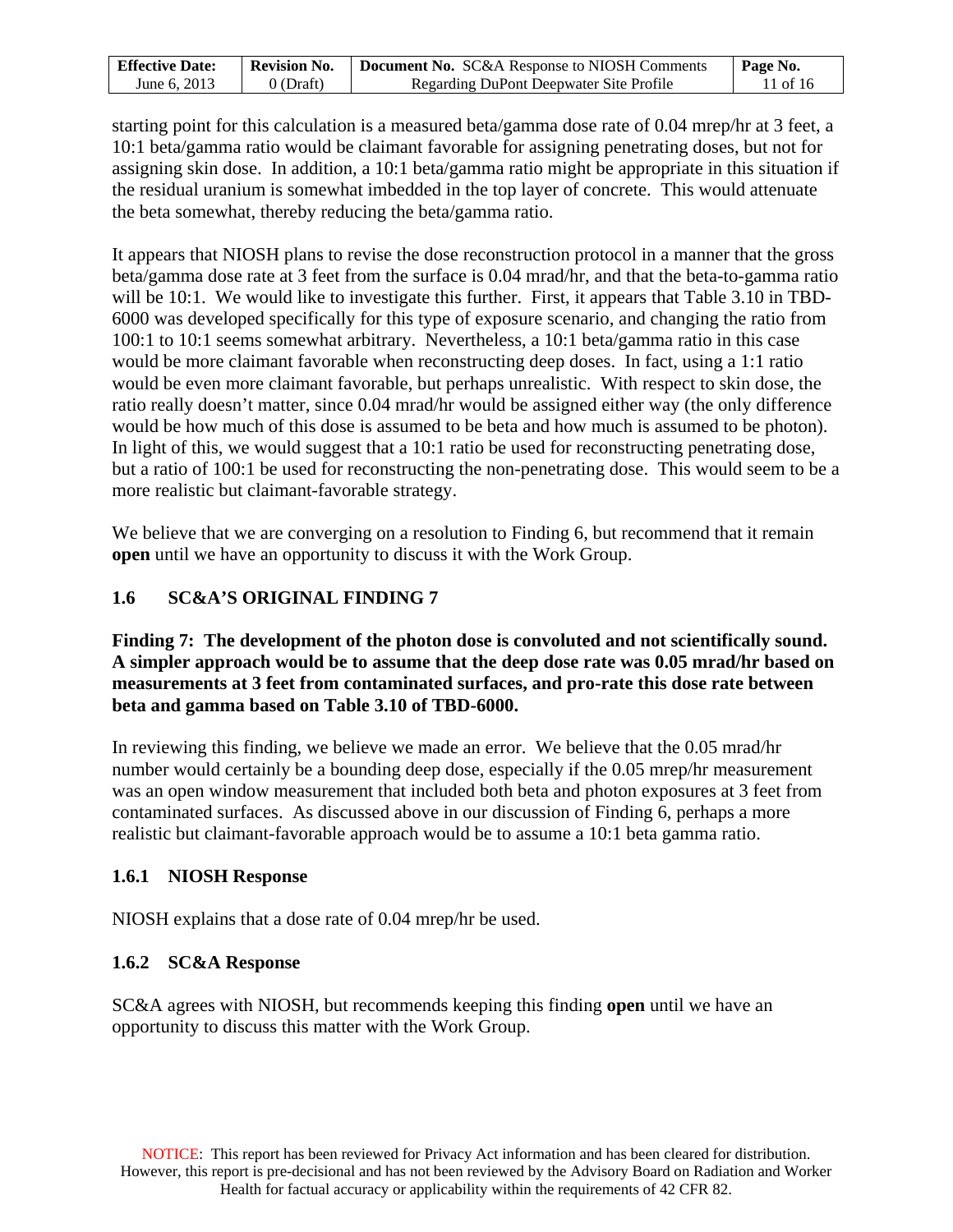| <b>Effective Date:</b> | <b>Revision No.</b> | <b>Document No.</b> SC&A Response to NIOSH Comments | Page No. |
|------------------------|---------------------|-----------------------------------------------------|----------|
| June 6, 2013           | $0$ (Draft)         | Regarding DuPont Deepwater Site Profile             | 12 of 16 |

## **2.0 CONCLUSIONS AND RECOMMENDATIONS**

<span id="page-11-0"></span>Based on the above review, we have the following conclusions and recommendations:

| <b>Finding</b> | <b>Conclusions</b>                                                                                                                                                                                                                  | <b>SC&amp;A Recommendations</b>                                                                                          |
|----------------|-------------------------------------------------------------------------------------------------------------------------------------------------------------------------------------------------------------------------------------|--------------------------------------------------------------------------------------------------------------------------|
| 1              | SC&A agrees with NIOSH's position that the air<br>sampling data collected in 1944 and 1945 can be<br>used to reconstruct doses in 1942–1943                                                                                         | Close this finding                                                                                                       |
| $\overline{2}$ | SC&A agrees with NIOSH that some revision is<br>required to the site profile with respect to this<br>finding                                                                                                                        | Remain open until the Work Group<br>has an opportunity to review<br>NIOSH's revision to this part of the<br>site profile |
| 3              | SC&A agrees with NIOSH that the Putzier effect<br>does not apply to this facility                                                                                                                                                   | Close this finding                                                                                                       |
| 4 and 5        | SC&A understands the rationale for NIOSH's<br>position on this matter and agrees that it is claimant<br>favorable, but we believe the approach raises some<br>scientific questions that need to be discussed with<br>the Work Group | Remain open until the Work Group<br>has an opportunity to discuss<br>NIOSH's approach to this class of<br>problem        |
| 6              | We are converging on a solution, but there remains<br>a need for additional discussion                                                                                                                                              | Remain open until we have an<br>opportunity to discuss this issue<br>with the Work Group                                 |
| 7              | We are converging on a solution, but there remains<br>a need for additional discussion                                                                                                                                              | Remain open until we have an<br>opportunity to discuss this issue<br>with the Work Group                                 |

### <span id="page-11-1"></span>**2.1 REFERENCES**

Chambers Works 1945. Report: *History Chambers Works Special Construction*. February 9, 1945. Ref ID 16272.

DCAS 2011a. *Technical Basis Document for the DuPont Deepwater Works, Deepwater, New Jersey.* DCAS-TKBS-0006, Rev. 00. National Institute for Occupational Safety and Health (NIOSH) Division of Compensation Analysis and Support (DCAS), Cincinnati, Ohio. March 8, 2011.

DCAS 2011b. *Site Profiles for Atomic Weapons Employers that Worked Uranium Metals*. Battelle-TBD-6000. Rev. 1. National Institute for Occupational Health and Safety (NIOSH), Division of Compensation Analysis and Support (DCAS), Cincinnati, Ohio. June 17, 2011.

OCAS 2004. *Estimation of Ingestion Intakes*. OCAS-OTIB-009, Rev. 0. National Institute for Occupational Health and Safety (NIOSH), Office of Compensation Analysis and Support (OCAS), Cincinnati, Ohio. April 13, 2004.

Neton, J., 2013. DuPont Deepwater Works, NIOSH's Response to Findings in SC&A's Review, Dated August 12, 2011. National Institute for Occupational Health and Safety (NIOSH), Cincinnati, Ohio. March 18, 2013.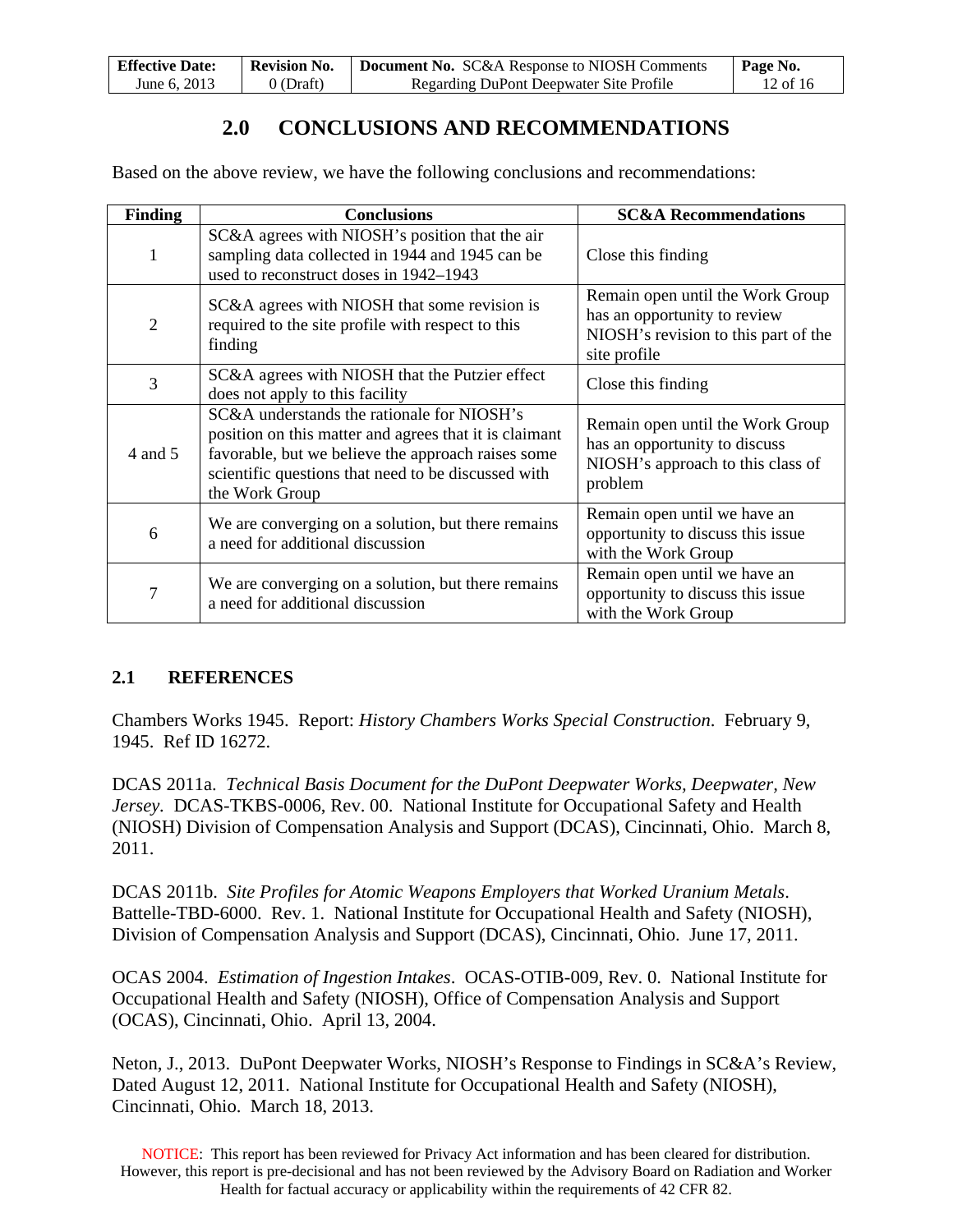| <b>Effective Date:</b> | <b>Revision No.</b> | <b>Document No.</b> SC&A Response to NIOSH Comments | Page No. |
|------------------------|---------------------|-----------------------------------------------------|----------|
| June 6, 2013           | $0$ (Draft)         | Regarding DuPont Deepwater Site Profile             | 13 of 16 |

SC&A 2011. *Review of the NIOSH Site Profile for Dupont Chambers Works, Deepwater, NJ*, Document No. SCA-TR-SP2011-0035, Rev. 0. SC&A, Inc., Vienna, Virginia. August 12, 2011.

DuPont 1946. *Design and Procurement History of Chambers Works Special Projects*. E.I. du Pont Denemours and Company. March 1946. Ref ID 89139.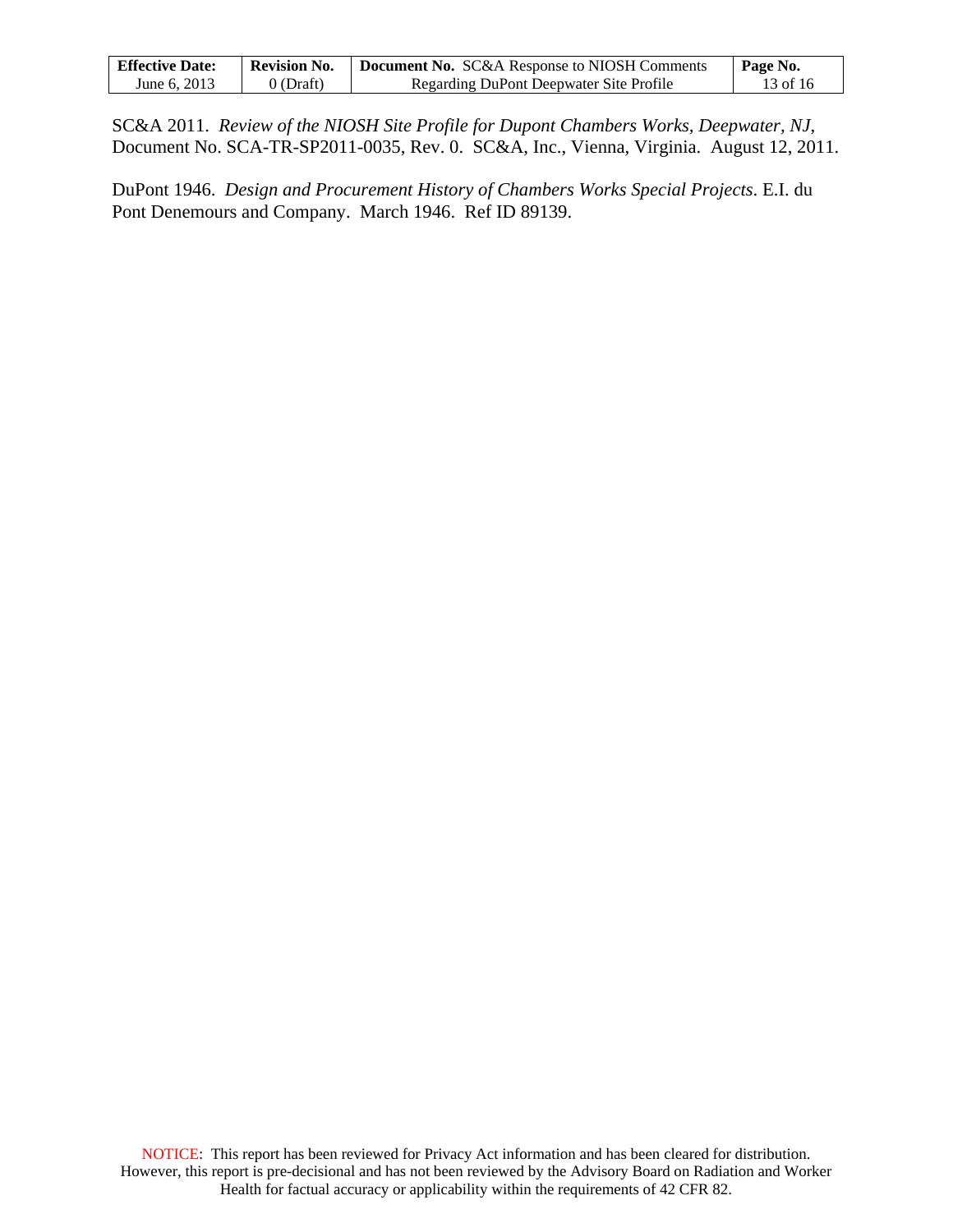<span id="page-13-0"></span>

| <b>Effective Date:</b> | Revision No. | <b>Document No.</b> SC&A Response to NIOSH Comments | Page No. |
|------------------------|--------------|-----------------------------------------------------|----------|
| June 6, 2013           | 0 (Draft)    | Regarding DuPont Deepwater Site Profile             | 14 of 16 |

### **ATTACHMENT 1: SAMPLE IREP CALCULATIONS**

NIOSH-Interactive RadioEpidemiological Program Probability of Causation Results

Uploaded file: **N/A** DOL District Office: CL Date of Run: 5/28/2013 NIOSH-IREP version: 5.7 Time of Run: 11:15:46 AM **Analytica/ADE** version: 3.0 NIOSH ID #: 123456 DOL Case No: 123-45-6789 Claimant Name: John Q. Doe

#### Claimant Cancer Diagnoses:

Primary Cancer #1: N/A Primary Cancer #2: N/A Primary Cancer #3: N/A Secondary Cancer #1: N/A Secondary Cancer #2: N/A Secondary Cancer #3: N/A

| Date of Diagnosis: | N/A |
|--------------------|-----|
| Date of Diagnosis: | N/A |
| Date of Diagnosis: | N/A |
| Date of Diagnosis: | N/A |
| Date of Diagnosis: | N/A |
| Date of Diagnosis: | N/A |

Claimant Information Used In Probability of Causation Calculation:

| Gender: Male                                                           | Race (skin cancer only): N/A              |
|------------------------------------------------------------------------|-------------------------------------------|
| Birth Year: 1942                                                       | Year of Diagnosis: 2002                   |
| Cancer Model: Lung (162)                                               | Should alternate cancer model be run?: No |
| Smoking history (trachea, bronchus, or lung cancer only): Never smoked |                                           |

#### NIOSH-IREP Assumptions and Settings:

User Defined Uncertainty Distribution: Lognormal(1,1) Number of Iterations: 2000 **Random Number Seed: 99** Random Number Seed: 99

#### General Exposure Information:

| $\vert$ #      | Exp. Year | Organ Dose (cSv)      | Exp. Rate | Radiation Type      |
|----------------|-----------|-----------------------|-----------|---------------------|
|                | 1982      | Lognormal $(0.24, 5)$ | chronic   | photons E=30-250keV |
| $\overline{2}$ | 1982      | Lognormal $(0.24, 5)$ | chronic   | photons E>250keV    |

#### Radon Exposure Information:

N/A (applies only to cases of Lung Cancer with Radon Exposures)

NOTICE: This report has been reviewed for Privacy Act information and has been cleared for distribution. However, this report is pre-decisional and has not been reviewed by the Advisory Board on Radiation and Worker Health for factual accuracy or applicability within the requirements of 42 CFR 82.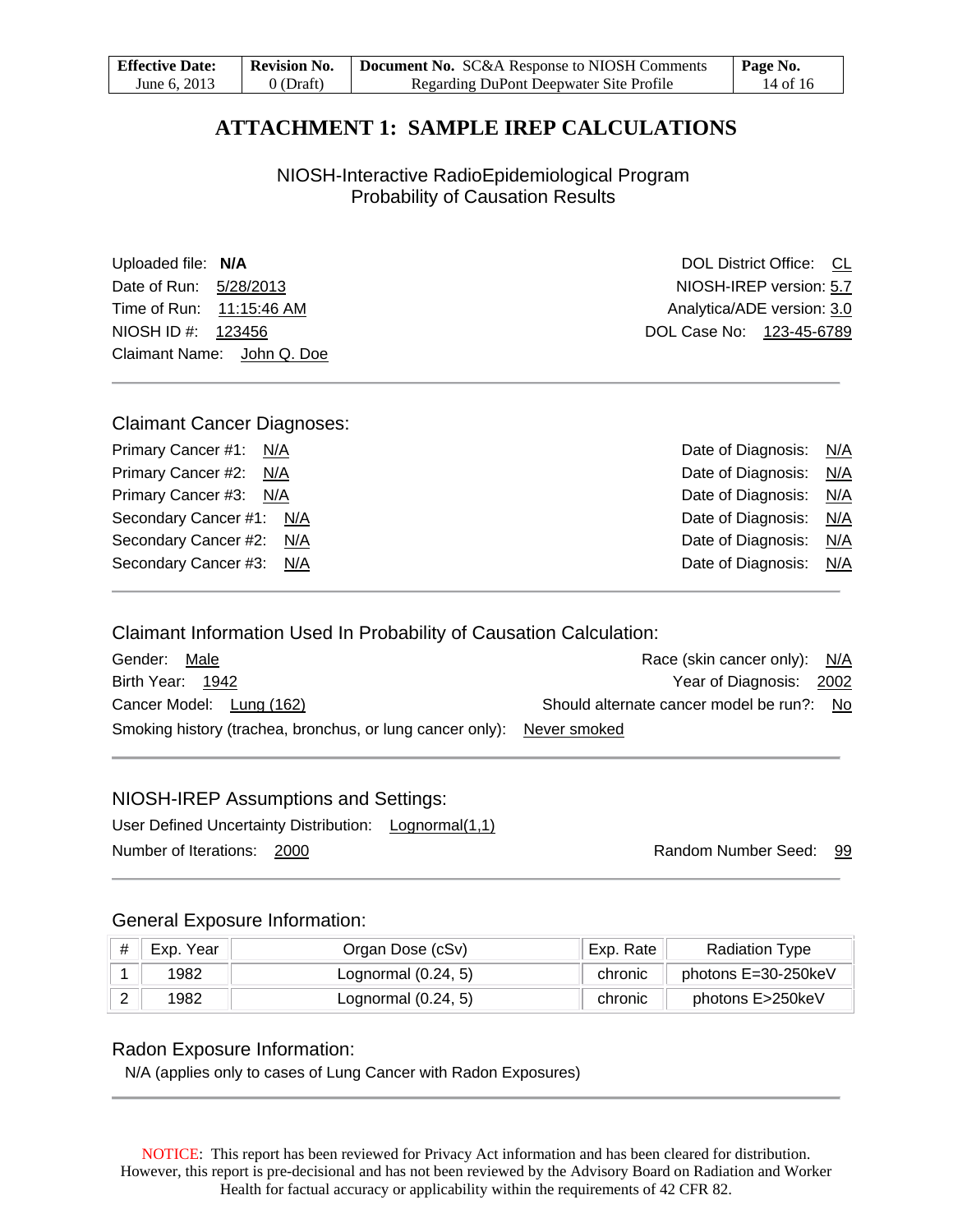| <b>Effective Date:</b> | Revision No. | <b>Document No.</b> SC&A Response to NIOSH Comments | Page No.   |
|------------------------|--------------|-----------------------------------------------------|------------|
| June 6, 2013           | $0$ (Draft)  | Regarding DuPont Deepwater Site Profile             | 15 of $16$ |

#### Probability of Causation (PC) \*

| 1st percentile  | 0.01%     |
|-----------------|-----------|
| 5th percentile  | $0.04\%$  |
| 50th percentile | $0.38 \%$ |
| 95th percentile | 4.93%     |
| 99th percentile | 12.60%    |
|                 |           |

\* NIOSH-IREP is programmed with two different lung cancer risk models. Under current guidelines, each lung cancer claim is run separately using both risk models and the higher PC will determine the outcome of the claim. The results displayed above are derived from the **NIOSH-IREP lung model**, which is the model that produced the higher PC at the 99th percentile for this particular claim. The lower PC at the 99th percentile, derived from the NIH-IREP lung model, is 7.53 %. This lower PC value is reported here for information only and will have no bearing on the claim outcome.

NIOSH-Interactive RadioEpidemiological Program Probability of Causation Results

| Uploaded file: $N/A$       | DOL District Office: CL    |
|----------------------------|----------------------------|
| Date of Run: 4/18/2013     | NIOSH-IREP version: 5.7    |
| Time of Run: 11:47:16 AM   | Analytica/ADE version: 3.0 |
| NIOSH ID #: $123456$       | DOL Case No: 123-45-6789   |
| Claimant Name: John Q. Doe |                            |

Claimant Cancer Diagnoses:

| Date of Diagnosis: N/A<br>Date of Diagnosis: N/A<br>Date of Diagnosis: N/A<br>Date of Diagnosis: N/A<br>Date of Diagnosis: N/A<br>Date of Diagnosis: N/A |
|----------------------------------------------------------------------------------------------------------------------------------------------------------|

Claimant Information Used In Probability of Causation Calculation:

| Gender: Male                                                           | Race (skin cancer only): $N/A$            |
|------------------------------------------------------------------------|-------------------------------------------|
| Birth Year: 1942                                                       | Year of Diagnosis: 2002                   |
| Cancer Model: Lung (162)                                               | Should alternate cancer model be run?: No |
| Smoking history (trachea, bronchus, or lung cancer only): Never smoked |                                           |

NOTICE: This report has been reviewed for Privacy Act information and has been cleared for distribution. However, this report is pre-decisional and has not been reviewed by the Advisory Board on Radiation and Worker Health for factual accuracy or applicability within the requirements of 42 CFR 82.